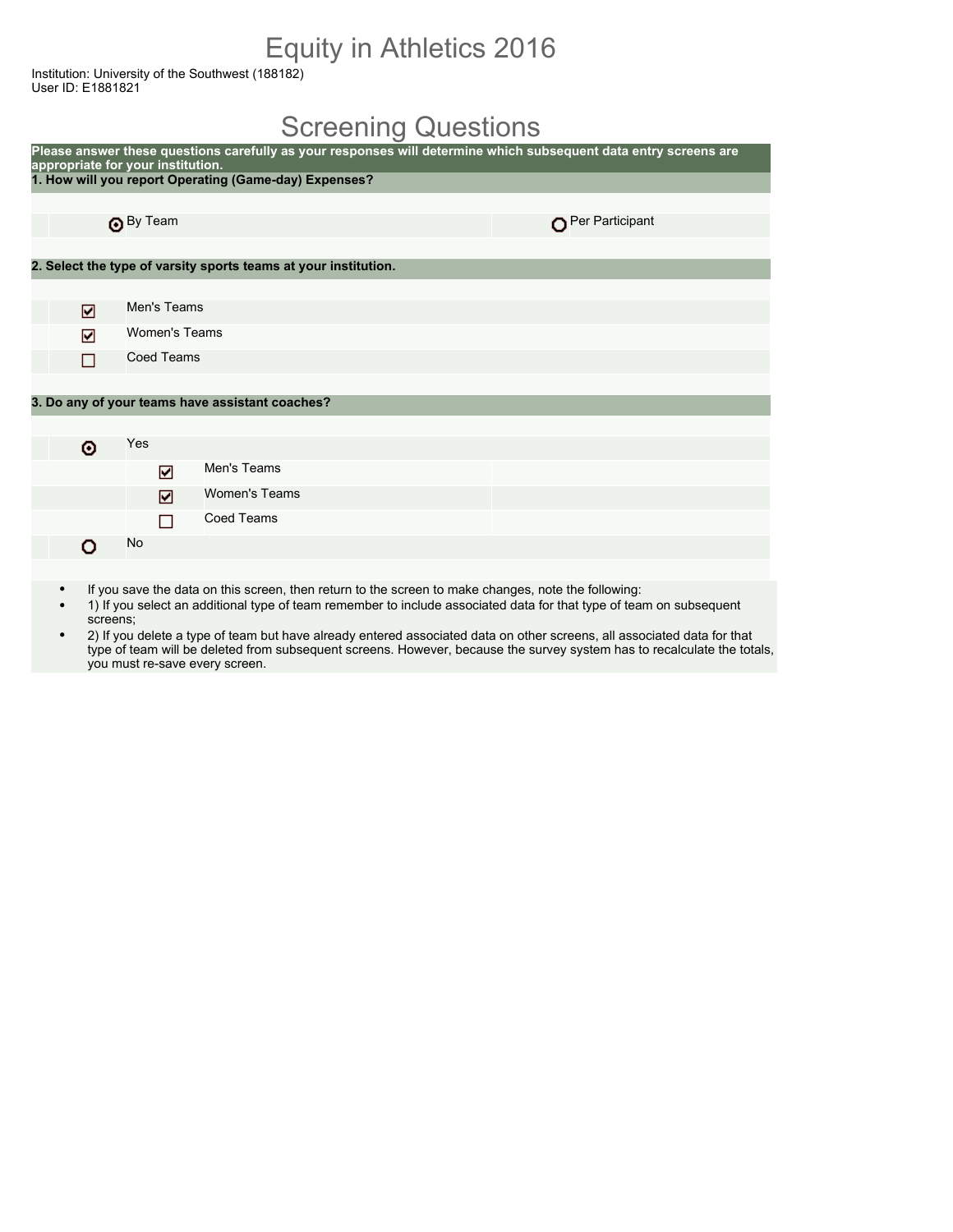Institution: University of the Southwest (188182) User ID: E1881821

### Sports Selection - Men's and Women's Teams

| Select the varsity sports teams at your institution. |                |                                                         |       |                |
|------------------------------------------------------|----------------|---------------------------------------------------------|-------|----------------|
| <b>Sport</b>                                         | Men's          | <b>Women'sSport</b>                                     | Men's | <b>Women's</b> |
| Archery                                              | n.             | <b>Badminton</b>                                        |       | П              |
| <b>Baseball</b>                                      | ☑              | <b>Basketball</b>                                       | ☑     | ☑              |
| Beach Volleyball                                     | <b>Talent</b>  | <b>Bowling</b>                                          | n     | П              |
| <b>Cross Country</b>                                 | ΙI             | Diving                                                  |       | П              |
| Equestrian                                           | П              | Fencing                                                 |       | $\Box$         |
| <b>Field Hockey</b>                                  |                | Football                                                | П     |                |
| Golf                                                 | ☑              | <b>D</b> Gymnastics                                     |       | П              |
| Ice Hockey                                           | П              | Lacrosse                                                | П     | □              |
| Rifle                                                |                | Rodeo                                                   |       | П              |
| Rowing                                               | m.             | Sailing                                                 | П     | □              |
| Skiing                                               | ▛              | Soccer                                                  | ☑     | ☑              |
| Softball                                             |                | Squash                                                  | П     | $\Box$         |
| Swimming                                             | $\Box$         | Swimming and Diving (combined)                          | П     | $\Box$         |
| Synchronized Swimming                                |                | <b>Table Tennis</b>                                     | П     | □              |
| <b>Team Handball</b>                                 | П              | Tennis                                                  | ☑     | ☑              |
| Track and Field (Indoor)                             | П              | Track and Field (Outdoor)                               | П     | $\Box$         |
| Track and Field and Cross<br>Country (combined)      | ☑              | Volleyball                                              | П     | ☑              |
| <b>Water Polo</b>                                    | П              | <b>□ Weight Lifting</b>                                 | П     | П              |
| Wrestling                                            | $\blacksquare$ | Other Sports (Specify sports in<br>the caveat box.) $*$ | ×.    | П              |

CAVEAT

**\*** If you indicated in the caveat box that your other sports are Dancing and/or Cheerleading, please also specify in the caveat box that your institution has a letter from the Office for Civil Rights confirming that the OCR has determined that Dancing and/or Cheerleading are varsity sports at your institution.

- If you save the data on this screen, then return to the screen to make changes, note the following:
- 1) If you select an additional team remember to include associated data for that sport on subsequent screens;
- 2) If you delete a sport but have already entered associated data on other screens, all associated data for that sport will be deleted from subsequent screens. However, because the survey system has to recalculate the totals, you must resave every screen.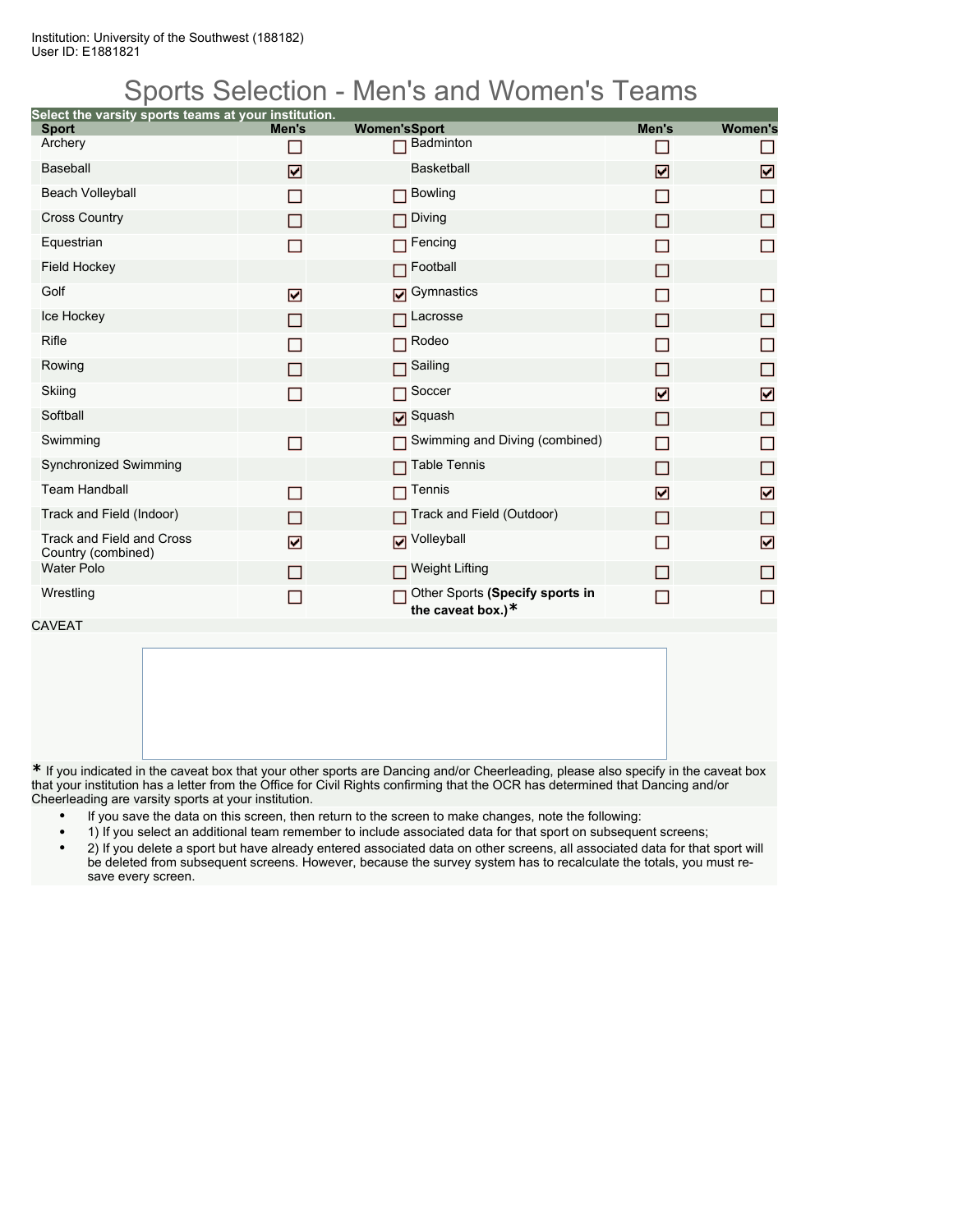Institution: University of the Southwest (188182) User ID: E1881821

## Athletics Participation - Men's and Women's Teams

**Enter the number of participants as of the day of the first scheduled contest.**

| <b>Varsity Teams</b>                                                                                                                                                | <b>Men's Teams</b> | <b>Women's Teams</b> |  |  |  |  |  |
|---------------------------------------------------------------------------------------------------------------------------------------------------------------------|--------------------|----------------------|--|--|--|--|--|
| Baseball                                                                                                                                                            | 66                 |                      |  |  |  |  |  |
| <b>Basketball</b>                                                                                                                                                   | 37                 | 23                   |  |  |  |  |  |
| Golf                                                                                                                                                                | 5                  | $\overline{4}$       |  |  |  |  |  |
| Soccer                                                                                                                                                              | 34                 | 32                   |  |  |  |  |  |
| Softball                                                                                                                                                            |                    | 21                   |  |  |  |  |  |
| Tennis                                                                                                                                                              | 20                 | 12                   |  |  |  |  |  |
| Track and Field and Cross Country (combined)                                                                                                                        | 11                 | 10                   |  |  |  |  |  |
| Track and Field (Indoor)                                                                                                                                            |                    |                      |  |  |  |  |  |
| Track and Field (Outdoor)                                                                                                                                           | 5                  | 5                    |  |  |  |  |  |
| <b>Cross Country</b>                                                                                                                                                | 6                  | 5                    |  |  |  |  |  |
| Volleyball                                                                                                                                                          |                    | 22                   |  |  |  |  |  |
| Total Participants Men's and Women's Teams                                                                                                                          | 173                | 124                  |  |  |  |  |  |
| Unduplicated Count of Participants<br>(This is a head count. If an individual participates on more than one<br>team, count that individual only once on this line.) | 169                | 119                  |  |  |  |  |  |

#### CAVEAT

(For each men's or women's team that includes opposite sex participants, specify the number of male and the number of female students on that team in this caveat box. This does not apply for coed teams. Additionally, provide any other clarifying information here.)

If you save the data on this screen, then return to the screen to make changes, please note you must re-save every screen because the survey system has to recalculate the totals.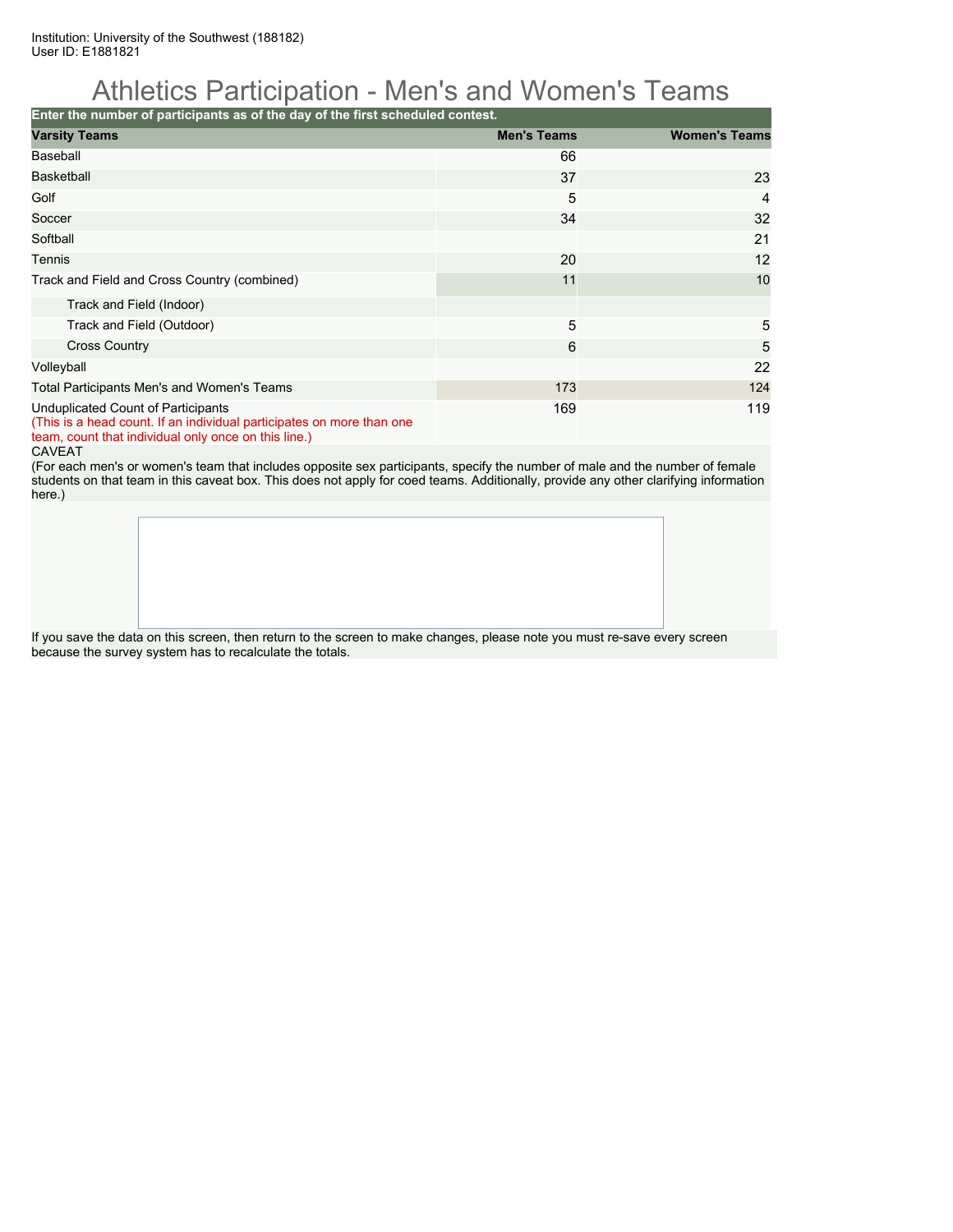## Head Coaches - Men's Teams

**For each men's team, indicate whether the head coach is male or female, was assigned to the team on a full-time or parttime basis, and whether the coach was employed by the institution on a full-time basis or on a part-time or volunteer basis, by entering a 1 in the appropriate field.**

**The Swimming and Diving (combined) fields allow up to 2 head coaches. The Track and Field and Cross Country (combined) fields allow up to 3.**

|                                                              |                                                        |                                                   | <b>Male Head Coaches</b>             | <b>Female Head Coaches</b> |                                |                                                                                                 |                                      |                                                      |                          |
|--------------------------------------------------------------|--------------------------------------------------------|---------------------------------------------------|--------------------------------------|----------------------------|--------------------------------|-------------------------------------------------------------------------------------------------|--------------------------------------|------------------------------------------------------|--------------------------|
| <b>Varsity Teams</b>                                         | to Team on Team on a<br>a<br>Full-Time<br><b>Basis</b> | Assigned Assigned to<br>Part-Time<br><b>Basis</b> | Full-Time<br>Institution<br>Employee | Employee or<br>Volunteer   | a<br>Full-Time<br><b>Basis</b> | Part-Time Assigned Assigned to<br>Institution to Team on Team on a<br>Part-Time<br><b>Basis</b> | Full-Time<br>Institution<br>Employee | Part-Time<br>Institution<br>Employee or<br>Volunteer | Total<br>Head<br>Coaches |
| Baseball                                                     |                                                        |                                                   |                                      |                            |                                |                                                                                                 |                                      |                                                      |                          |
| <b>Basketball</b>                                            |                                                        |                                                   | 1                                    |                            |                                |                                                                                                 |                                      |                                                      |                          |
| Golf                                                         |                                                        |                                                   | 1                                    |                            |                                |                                                                                                 |                                      |                                                      |                          |
| Soccer                                                       |                                                        |                                                   | 1                                    |                            |                                |                                                                                                 |                                      |                                                      |                          |
| Tennis                                                       |                                                        |                                                   | 1                                    |                            |                                |                                                                                                 |                                      |                                                      |                          |
| <b>Track and Field</b><br>and Cross<br>Country<br>(combined) |                                                        |                                                   | 1                                    |                            |                                |                                                                                                 |                                      |                                                      |                          |
| Coaching<br><b>Position Totals</b>                           | 3                                                      | 3                                                 | 6                                    | $\mathbf 0$                | $\mathbf 0$                    | 0                                                                                               | $\mathbf 0$                          | $\mathbf 0$                                          | 6                        |
| <b>CAVEAT</b>                                                |                                                        |                                                   |                                      |                            |                                |                                                                                                 |                                      |                                                      |                          |
|                                                              |                                                        |                                                   |                                      |                            |                                |                                                                                                 |                                      |                                                      |                          |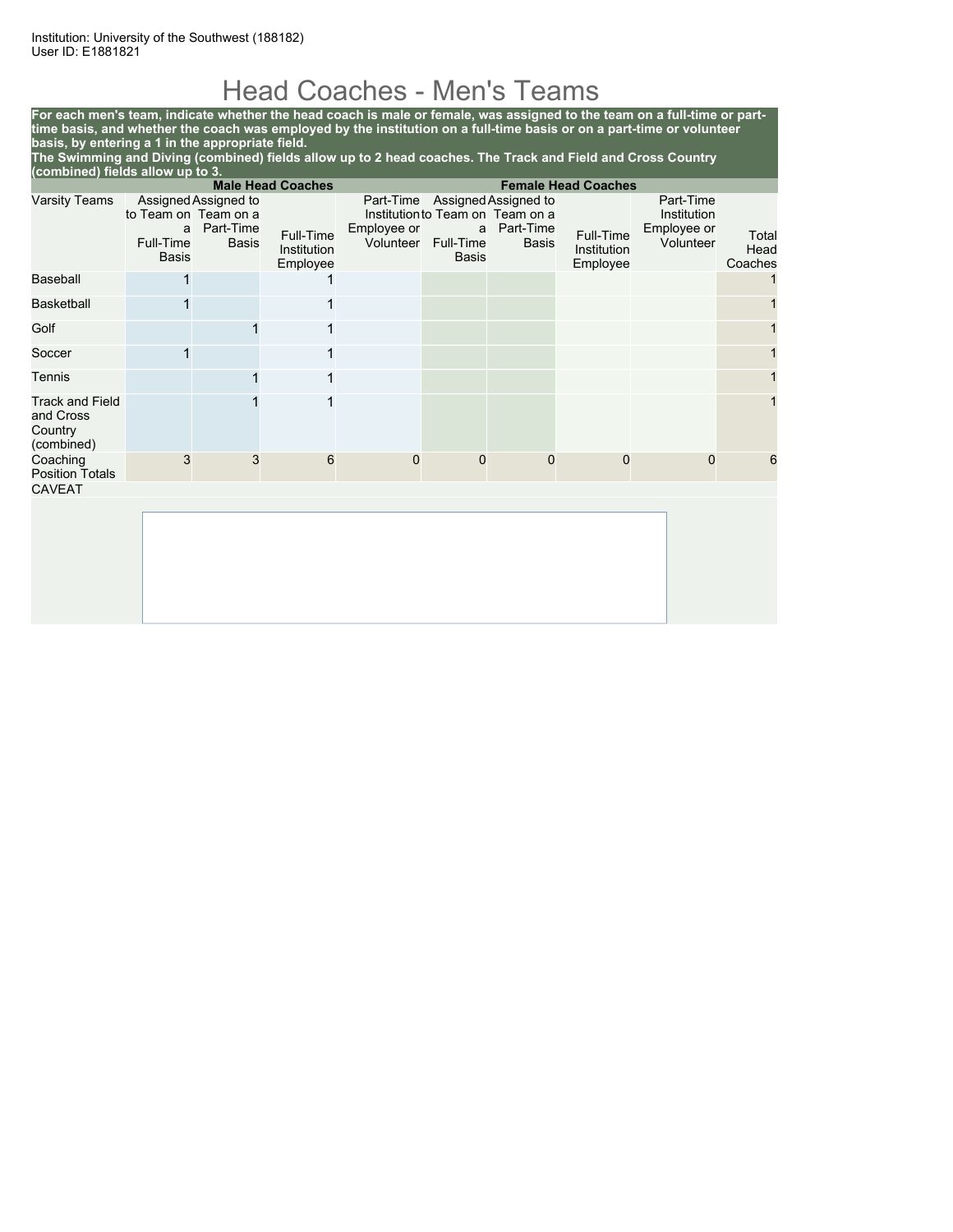# Head Coaches - Women's Teams

**For each women's team, indicate whether the head coach is male or female, was assigned to the team on a full-time or part-time basis, and whether the coach was employed by the institution on a full-time basis or on a part-time or volunteer basis, by entering a 1 in the appropriate field.**

**The Swimming and Diving (combined) fields allow up to 2 head coaches. The Track and Field and Cross Country (combined) fields allow up to 3.**

|                                                              |                                                        |                                                   | <b>Male Head Coaches</b>             |                          |                                |                                                                                                 | <b>Female Head Coaches</b>           |                                                      |                          |
|--------------------------------------------------------------|--------------------------------------------------------|---------------------------------------------------|--------------------------------------|--------------------------|--------------------------------|-------------------------------------------------------------------------------------------------|--------------------------------------|------------------------------------------------------|--------------------------|
| <b>Varsity Teams</b>                                         | to Team on Team on a<br>a<br>Full-Time<br><b>Basis</b> | Assigned Assigned to<br>Part-Time<br><b>Basis</b> | Full-Time<br>Institution<br>Employee | Employee or<br>Volunteer | a<br>Full-Time<br><b>Basis</b> | Part-Time Assigned Assigned to<br>Institution to Team on Team on a<br>Part-Time<br><b>Basis</b> | Full-Time<br>Institution<br>Employee | Part-Time<br>Institution<br>Employee or<br>Volunteer | Total<br>Head<br>Coaches |
| <b>Basketball</b>                                            |                                                        |                                                   |                                      |                          |                                |                                                                                                 |                                      |                                                      |                          |
| Golf                                                         |                                                        |                                                   | 1                                    |                          |                                |                                                                                                 |                                      |                                                      |                          |
| Soccer                                                       |                                                        |                                                   | 1                                    |                          |                                |                                                                                                 |                                      |                                                      |                          |
| Softball                                                     |                                                        |                                                   | 1                                    |                          |                                |                                                                                                 |                                      |                                                      |                          |
| Tennis                                                       |                                                        |                                                   | 1                                    |                          |                                |                                                                                                 |                                      |                                                      |                          |
| <b>Track and Field</b><br>and Cross<br>Country<br>(combined) |                                                        |                                                   |                                      |                          |                                |                                                                                                 |                                      |                                                      |                          |
| Volleyball                                                   |                                                        |                                                   |                                      |                          |                                |                                                                                                 | 1                                    |                                                      |                          |
| Coaching<br><b>Position Totals</b>                           | $\overline{2}$                                         | 3                                                 | 5                                    | $\mathbf 0$              | $\overline{2}$                 | $\mathbf 0$                                                                                     | $\overline{2}$                       | $\mathbf 0$                                          |                          |
| <b>CAVEAT</b>                                                |                                                        |                                                   |                                      |                          |                                |                                                                                                 |                                      |                                                      |                          |
|                                                              |                                                        |                                                   |                                      |                          |                                |                                                                                                 |                                      |                                                      |                          |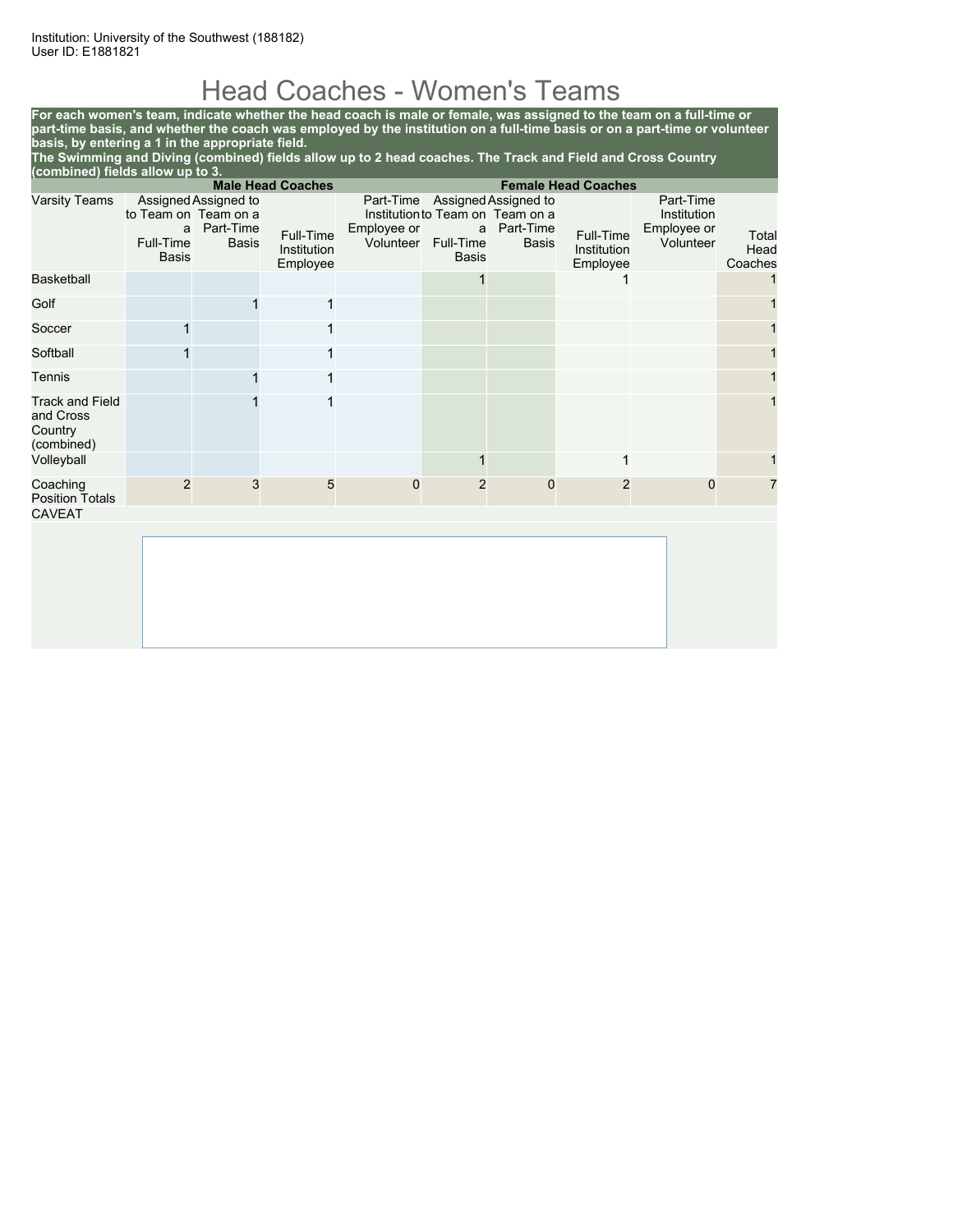# Head Coaches' Salaries - Men's and Women's Teams

| Enter only salaries and bonuses that your institution pays head coaches as compensation for coaching. Do not include<br>benefits on this screen.<br>Do not include volunteer coaches in calculating the average salary and the Full-Time Equivalent (FTE) Total. |                              |                                |
|------------------------------------------------------------------------------------------------------------------------------------------------------------------------------------------------------------------------------------------------------------------|------------------------------|--------------------------------|
| For help calculating the FTE total click on the Instructions link on this screen.                                                                                                                                                                                |                              |                                |
| Average Annual Institutional Salary per Head Coaching Position (for<br>coaching duties only)                                                                                                                                                                     | <b>Men's Teams</b><br>27,400 | <b>Women's Teams</b><br>29.343 |
| Number of Head Coaching Positions Used to Calculate the Average                                                                                                                                                                                                  | 6                            | 7                              |
| Number of Volunteer Head Coaching Positions (Do not include these<br>coaches in your salary or FTE calculations.)                                                                                                                                                |                              |                                |
| Average Annual Institutional Salary per Full-time equivalent (FTE)                                                                                                                                                                                               | 36.533                       | 37,346                         |
| Sum of Full-Time Equivalent (FTE) Positions Used to Calculate the Average                                                                                                                                                                                        | 4.50                         | 5.50                           |
| <b>CAVEAT</b>                                                                                                                                                                                                                                                    |                              |                                |
|                                                                                                                                                                                                                                                                  |                              |                                |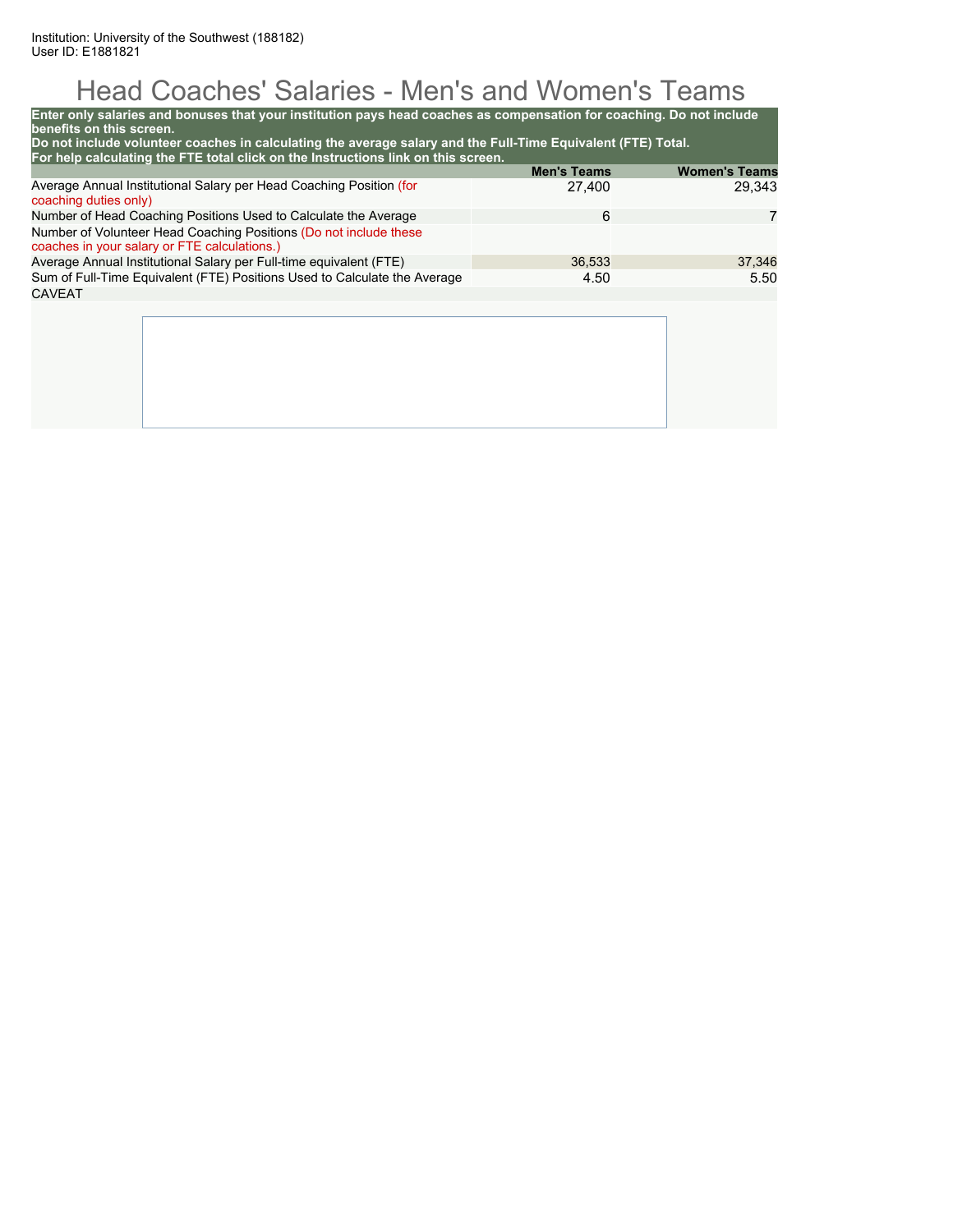# Assistant Coaches - Men's Teams

**For each men's team, indicate whether the assistant coach is male or female, was assigned to the team on a full-time or part-time basis, and whether the coach was employed by the institution on a full-time basis or on a part-time or volunteer basis, by entering a 1 in the appropriate field. Male Assistant Coaches Female Assistant Coaches** Varsity Teams to Team Team on a on a Part-Time Full-Time Basis Assigned Assigned to Full-Time<br>Basis Institution Institution Employee Part-Time Assigned Assigned to Institution Employee or Volunteer to Team Team on a on a Part-Time Full-Time Basis <sup>t-Time</sup> Full-Time<br>Basis Institution Institution Employee Part-Time Institution Employee or Total<br>Volunteer Assistant Assistant Coaches Baseball 2 2 2 Basketball 0 Golf 1 1 1 Soccer in the control of the control of the control of the control of the control of the control of the control o Tennis (1989) 1990 - 1991 - 1992 1993 - 1994 - 1995 - 1996 - 1997 - 1998 - 1999 - 1999 - 1999 - 1999 - 1999 - 1 Track and Field and Cross **Country** (combined) 0 **Coaching** Position Totals 0 3 0 3 0 1 0 1 4 CAVEAT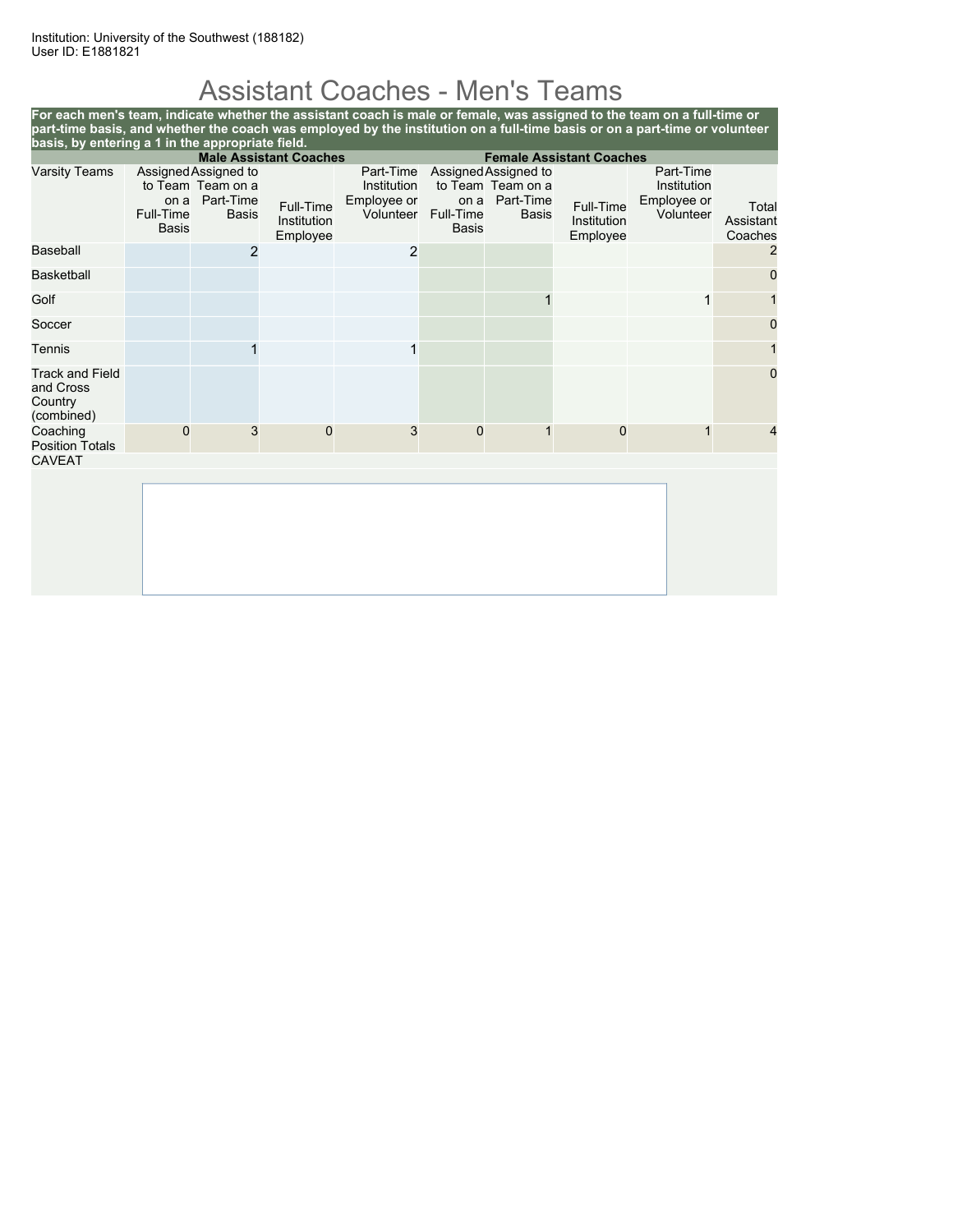# Assistant Coaches - Women's Teams

**For each women's team, indicate whether the assistant coach is male or female, was assigned to the team on a full-time or part-time basis, and whether the coach was employed by the institution on a full-time basis or on a part-time or volunteer basis, by entering a 1 in the appropriate field.**

|                                                              | <b>Male Assistant Coaches</b>     |                                                                        |                                      |                                                      | <b>Female Assistant Coaches</b> |                                                                        |                                      |                                                      |                               |
|--------------------------------------------------------------|-----------------------------------|------------------------------------------------------------------------|--------------------------------------|------------------------------------------------------|---------------------------------|------------------------------------------------------------------------|--------------------------------------|------------------------------------------------------|-------------------------------|
| <b>Varsity Teams</b>                                         | on a<br>Full-Time<br><b>Basis</b> | Assigned Assigned to<br>to Team Team on a<br>Part-Time<br><b>Basis</b> | Full-Time<br>Institution<br>Employee | Part-Time<br>Institution<br>Employee or<br>Volunteer | on a<br>Full-Time<br>Basis      | Assigned Assigned to<br>to Team Team on a<br>Part-Time<br><b>Basis</b> | Full-Time<br>Institution<br>Employee | Part-Time<br>Institution<br>Employee or<br>Volunteer | Total<br>Assistant<br>Coaches |
| <b>Basketball</b>                                            |                                   |                                                                        |                                      |                                                      |                                 |                                                                        |                                      |                                                      |                               |
| Golf                                                         |                                   |                                                                        |                                      |                                                      |                                 |                                                                        |                                      | 1                                                    |                               |
| Soccer                                                       |                                   |                                                                        |                                      |                                                      |                                 |                                                                        |                                      |                                                      |                               |
| Softball                                                     |                                   |                                                                        |                                      |                                                      |                                 |                                                                        |                                      | 1                                                    |                               |
| Tennis                                                       |                                   |                                                                        |                                      |                                                      |                                 |                                                                        |                                      |                                                      |                               |
| <b>Track and Field</b><br>and Cross<br>Country<br>(combined) |                                   |                                                                        |                                      |                                                      |                                 |                                                                        |                                      |                                                      | $\mathbf 0$                   |
| Volleyball                                                   |                                   | $\overline{2}$                                                         |                                      | $\overline{c}$                                       |                                 |                                                                        |                                      |                                                      | $\overline{c}$                |
| Coaching<br><b>Position Totals</b><br><b>CAVEAT</b>          | $\Omega$                          | 3                                                                      | $\mathbf 0$                          | 3                                                    |                                 | 3                                                                      | $\overline{2}$                       | $\overline{2}$                                       | 7                             |
|                                                              |                                   |                                                                        |                                      |                                                      |                                 |                                                                        |                                      |                                                      |                               |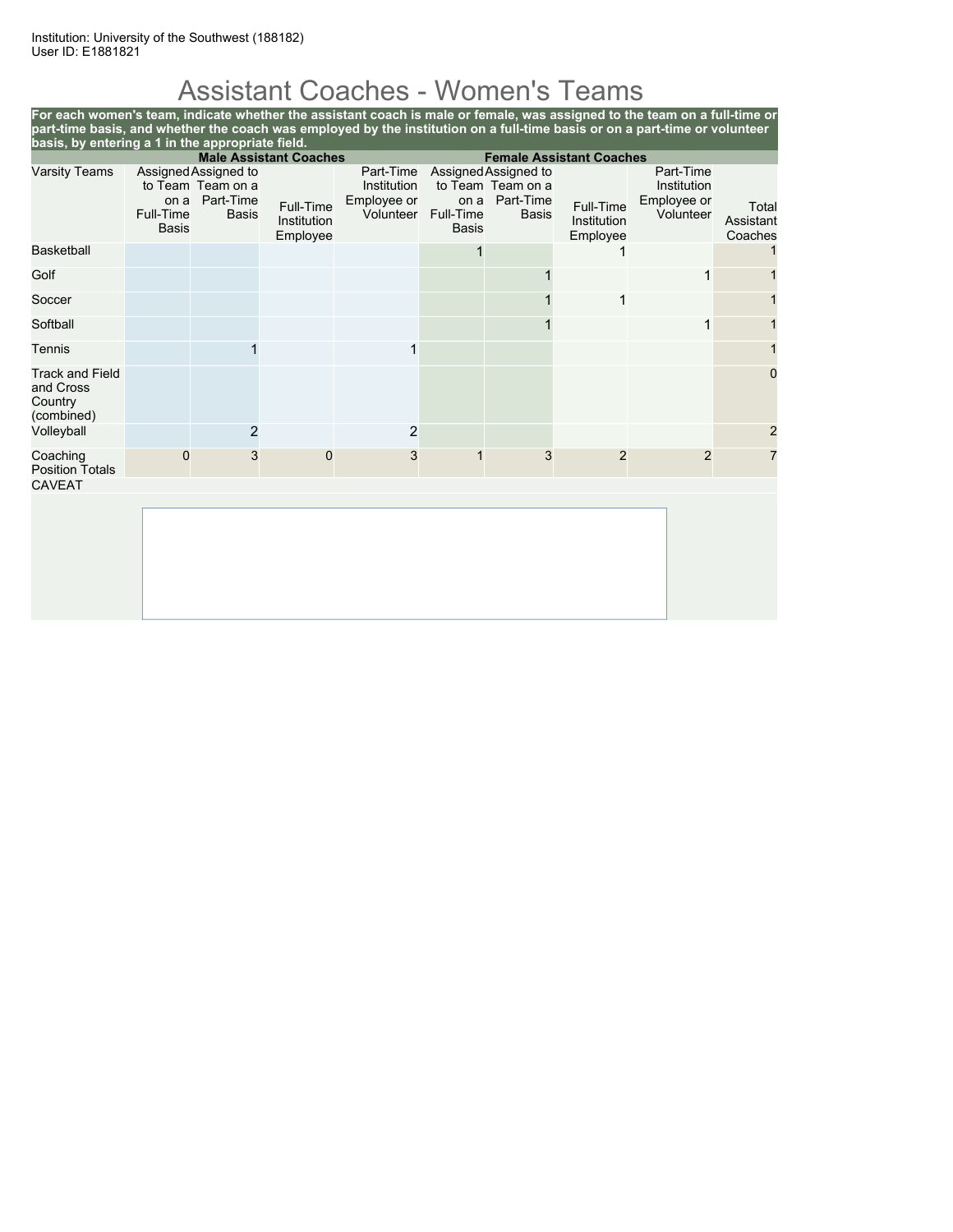# Assistant Coaches' Salaries - Men's and Women's Teams

| include benefits on this screen.<br>Do not include volunteer coaches in calculating the average salary and the Full-Time Equivalent (FTE) Total.<br>For help calculating the FTE total click on the Instructions link on this screen. | <b>Men's Teams</b> | <b>Women's Teams</b> |
|---------------------------------------------------------------------------------------------------------------------------------------------------------------------------------------------------------------------------------------|--------------------|----------------------|
| Average Annual Institutional Salary per Assistant Coaching Position (for<br>coaching duties only)                                                                                                                                     | 0                  | 13,000               |
| Number of Assistant Coaching Positions Used to Calculate the Average                                                                                                                                                                  | $\Omega$           | 2                    |
| Number of Volunteer Assistant Coaching Positions (Do not include these<br>coaches in your salary or FTE calculations.)                                                                                                                | 4                  | 5                    |
| Average Annual Institutional Salary per Full-time equivalent (FTE)                                                                                                                                                                    |                    | 17.333               |
| Sum of Full-Time Equivalent (FTE) Positions Used to Calculate the Average                                                                                                                                                             | 0.00               | 1.50                 |
| <b>CAVEAT</b>                                                                                                                                                                                                                         |                    |                      |
|                                                                                                                                                                                                                                       |                    |                      |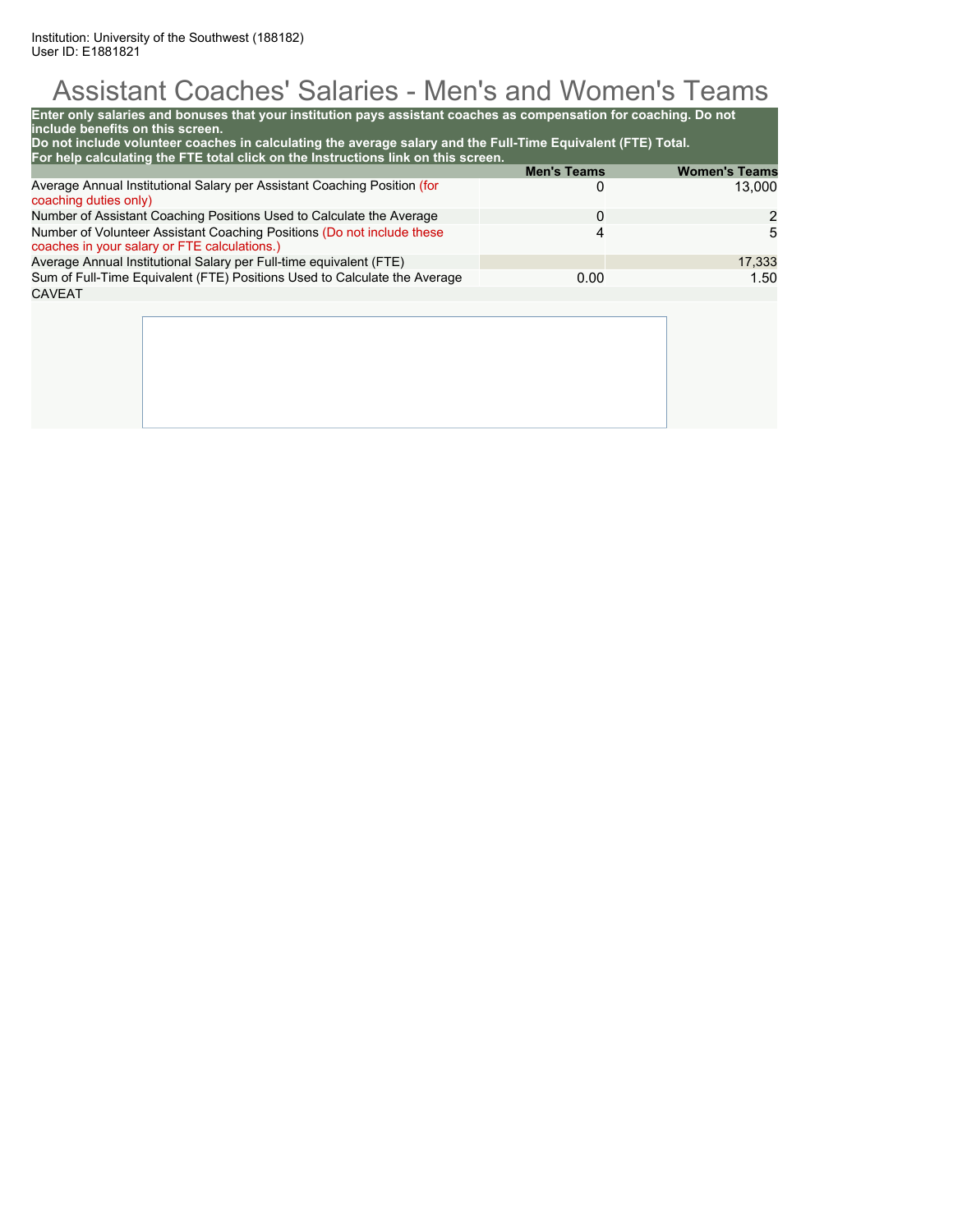#### Athletically Related Student Aid - Men's and Women's **Teams**

| Athletically related student aid is any scholarship, grant, or other form of financial assistance, offered by an institution,<br>the terms of which require the recipient to participate in a program of intercollegiate athletics at the institution. Other<br>student aid, of which a student-athlete simply happens to be the recipient, is not athletically related student aid. If you do |
|------------------------------------------------------------------------------------------------------------------------------------------------------------------------------------------------------------------------------------------------------------------------------------------------------------------------------------------------------------------------------------------------|
|                                                                                                                                                                                                                                                                                                                                                                                                |
| <b>Total</b>                                                                                                                                                                                                                                                                                                                                                                                   |
| 1,047,624                                                                                                                                                                                                                                                                                                                                                                                      |
| 100%                                                                                                                                                                                                                                                                                                                                                                                           |
|                                                                                                                                                                                                                                                                                                                                                                                                |
|                                                                                                                                                                                                                                                                                                                                                                                                |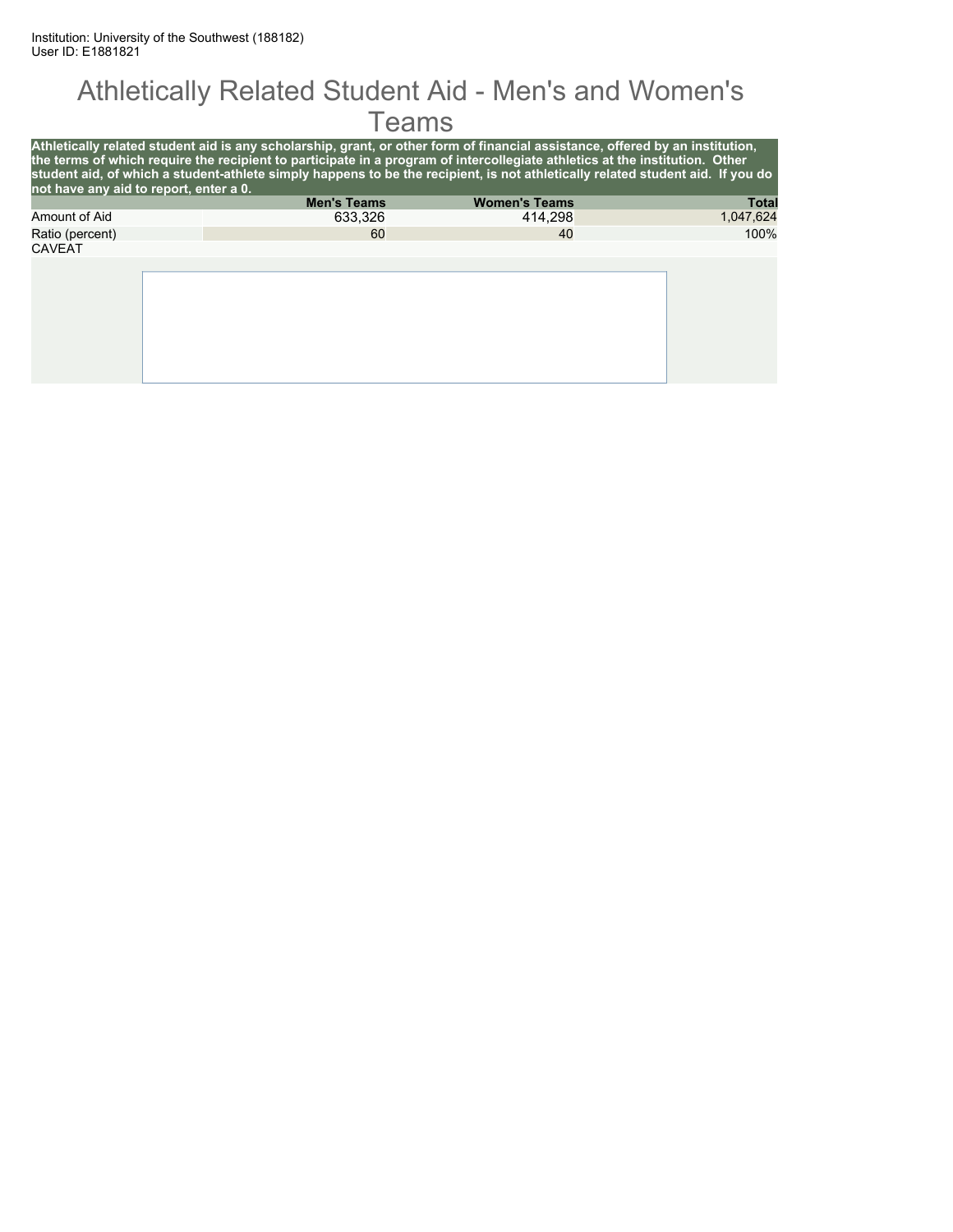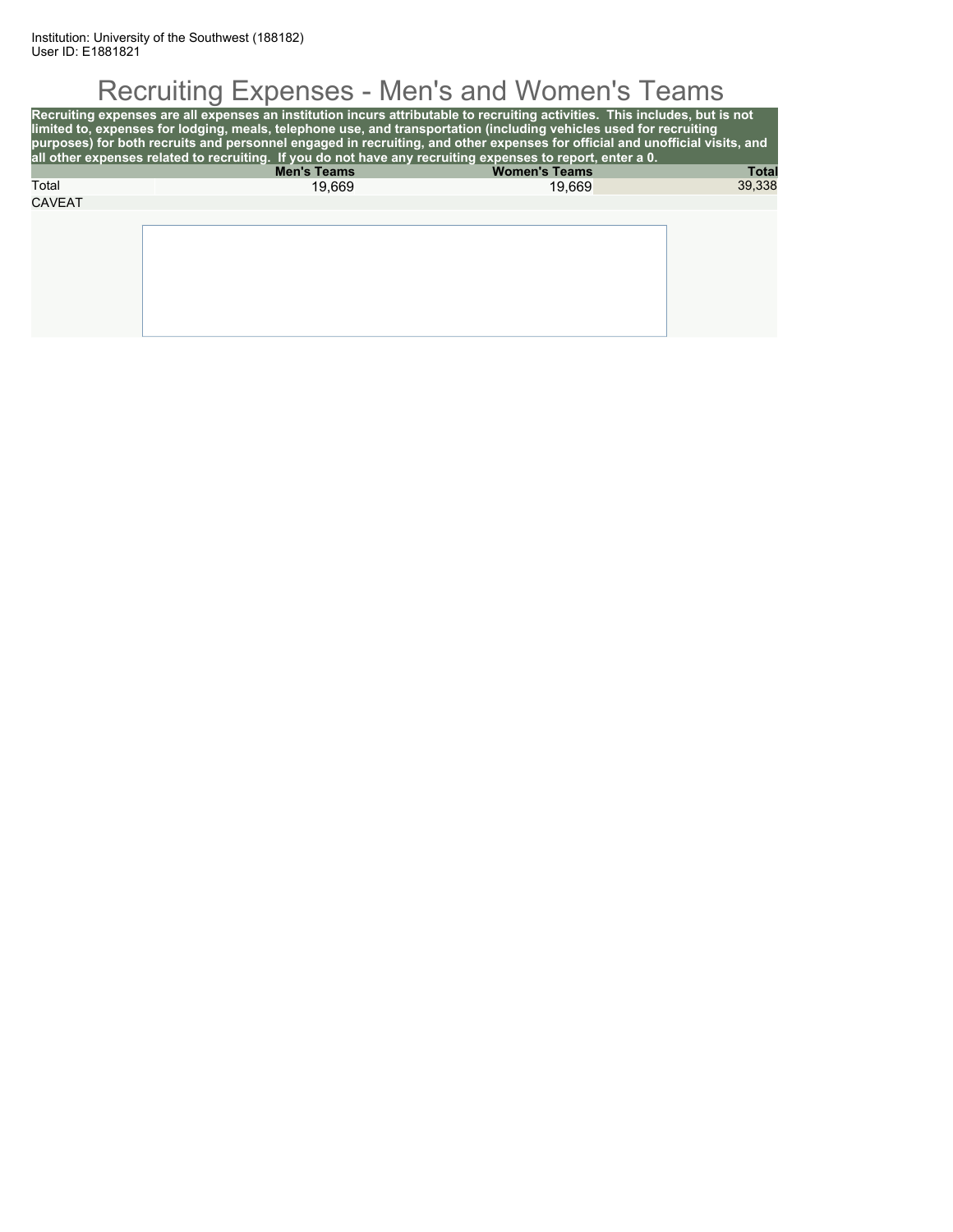#### Operating (Game-Day) Expenses - Men's and Women's Teams by Team

**Operating expenses are all expenses an institution incurs attributable to home, away, and neutral-site intercollegiate athletic contests (commonly known as "game-day expenses"), for (A) Lodging, meals, transportation, uniforms, and equipment for coaches, team members, support staff (including, but not limited to team managers and trainers), and others; and (B) Officials.**

**For a sport with a men's team and a women's team that have a combined budget, click here for special instructions. Report actual numbers, not budgeted or estimated numbers. Please do not round beyond the next dollar.**

|                                                               |                     | <b>Men's Teams</b>                        |         |                                       | <b>Women's Teams</b>                      |         |                                                             |
|---------------------------------------------------------------|---------------------|-------------------------------------------|---------|---------------------------------------|-------------------------------------------|---------|-------------------------------------------------------------|
| <b>Varsity Teams</b>                                          | <b>Participants</b> | <b>Expenses per</b><br><b>Participant</b> |         | <b>Operating By Team Participants</b> | <b>Expenses per</b><br><b>Participant</b> |         | <b>Operating By Team Total Operating</b><br><b>Expenses</b> |
| <b>Basketball</b>                                             | 37                  | 2,688                                     | 99,461  | 23                                    | 2,589                                     | 59,549  | 159,010                                                     |
| Baseball                                                      | 66                  | 1,176                                     | 77,589  |                                       |                                           |         | 77,589                                                      |
| Golf                                                          | 5                   | 6,632                                     | 33.162  | 4                                     | 8,291                                     | 33,162  | 66,324                                                      |
| Soccer                                                        | 34                  | 2,382                                     | 80.996  | 32                                    | 2,021                                     | 64.686  | 145,682                                                     |
| Softball                                                      |                     |                                           |         | 21                                    | 2,702                                     | 56.738  | 56,738                                                      |
| Tennis                                                        | 20                  | 1,828                                     | 36,564  | 12                                    | 3,047                                     | 36.564  | 73,128                                                      |
| Track and Field and<br><b>Cross Country</b><br>(combined)     | 11                  | 5,559                                     | 61.150  | 10                                    | 6,115                                     | 61.150  | 122,300                                                     |
| Volleyball                                                    |                     |                                           |         | 22                                    | 2,829                                     | 62,242  | 62,242                                                      |
| <b>Total Operating Expenses</b><br>Men's and Women's<br>Teams | 173                 |                                           | 388,922 | 124                                   |                                           | 374,091 | 763,013                                                     |
| <b>CAVEAT</b>                                                 |                     |                                           |         |                                       |                                           |         |                                                             |
|                                                               |                     |                                           |         |                                       |                                           |         |                                                             |

**Note: This screen is for game-day expenses only.**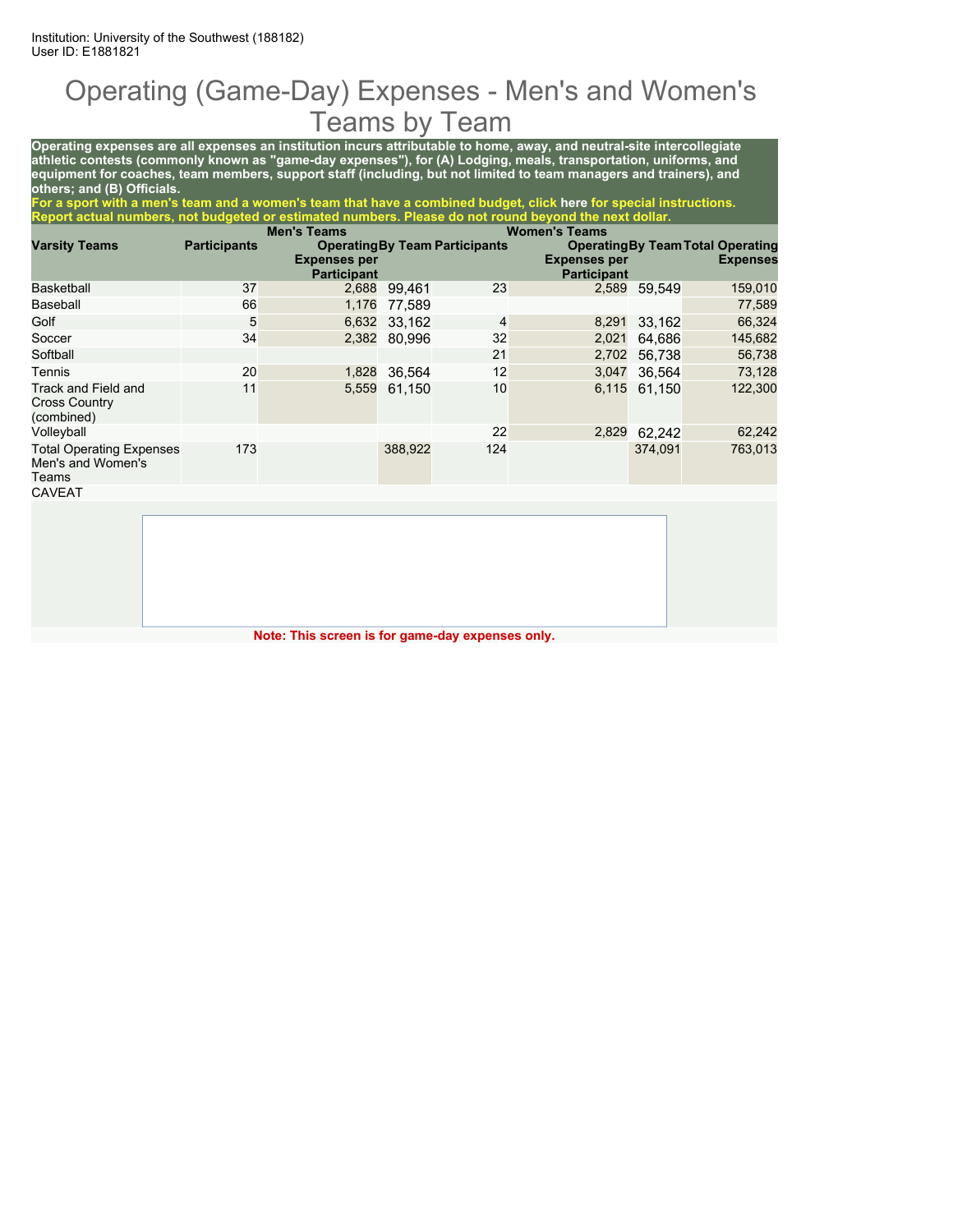# Total Expenses - Men's and Women's Teams

**Enter all expenses attributable to intercollegiate athletic activities. This includes appearance guarantees and options, athletically related student aid, contract services, equipment, fundraising activities, operating expenses, promotional activities, recruiting expenses, salaries and benefits, supplies, travel, and any other expenses attributable to intercollegiate athletic activities.**

| Report actual numbers, not budgeted or estimated numbers. Please do not round beyond the next dollar. |                    |                      |              |  |  |  |  |  |
|-------------------------------------------------------------------------------------------------------|--------------------|----------------------|--------------|--|--|--|--|--|
| <b>Varsity Teams</b>                                                                                  | <b>Men's Teams</b> | <b>Women's Teams</b> | <b>Total</b> |  |  |  |  |  |
| Basketball                                                                                            | 310,134            | 212,882              | 523,016      |  |  |  |  |  |
| Baseball                                                                                              | 333,212            |                      | 333,212      |  |  |  |  |  |
| Golf                                                                                                  | 102.112            | 89.112               | 191,224      |  |  |  |  |  |
| Soccer                                                                                                | 312.857            | 245.609              | 558,466      |  |  |  |  |  |
| Softball                                                                                              |                    | 197.461              | 197,461      |  |  |  |  |  |
| Tennis                                                                                                | 160.976            | 110.376              | 271,352      |  |  |  |  |  |
| Track and Field and Cross Country (combined)                                                          | 126.061            | 153,561              | 279,622      |  |  |  |  |  |
| Volleyball                                                                                            |                    | 200.315              | 200,315      |  |  |  |  |  |
| Total Expenses of all Sports, Except Football and Basketball,<br>Combined                             | 1,035,218          | 996.434              | 2,031,652    |  |  |  |  |  |
| Total Expenses Men's and Women's Teams                                                                | 1.345.352          | 1.209.316            | 2,554,668    |  |  |  |  |  |
| Not Allocated by Gender/Sport (Expenses not attributable to a<br>particular sport or sports)          |                    |                      | 163.915      |  |  |  |  |  |
| <b>Grand Total Expenses</b>                                                                           |                    |                      | 2,718,583    |  |  |  |  |  |
| <b>CAVEAT</b>                                                                                         |                    |                      |              |  |  |  |  |  |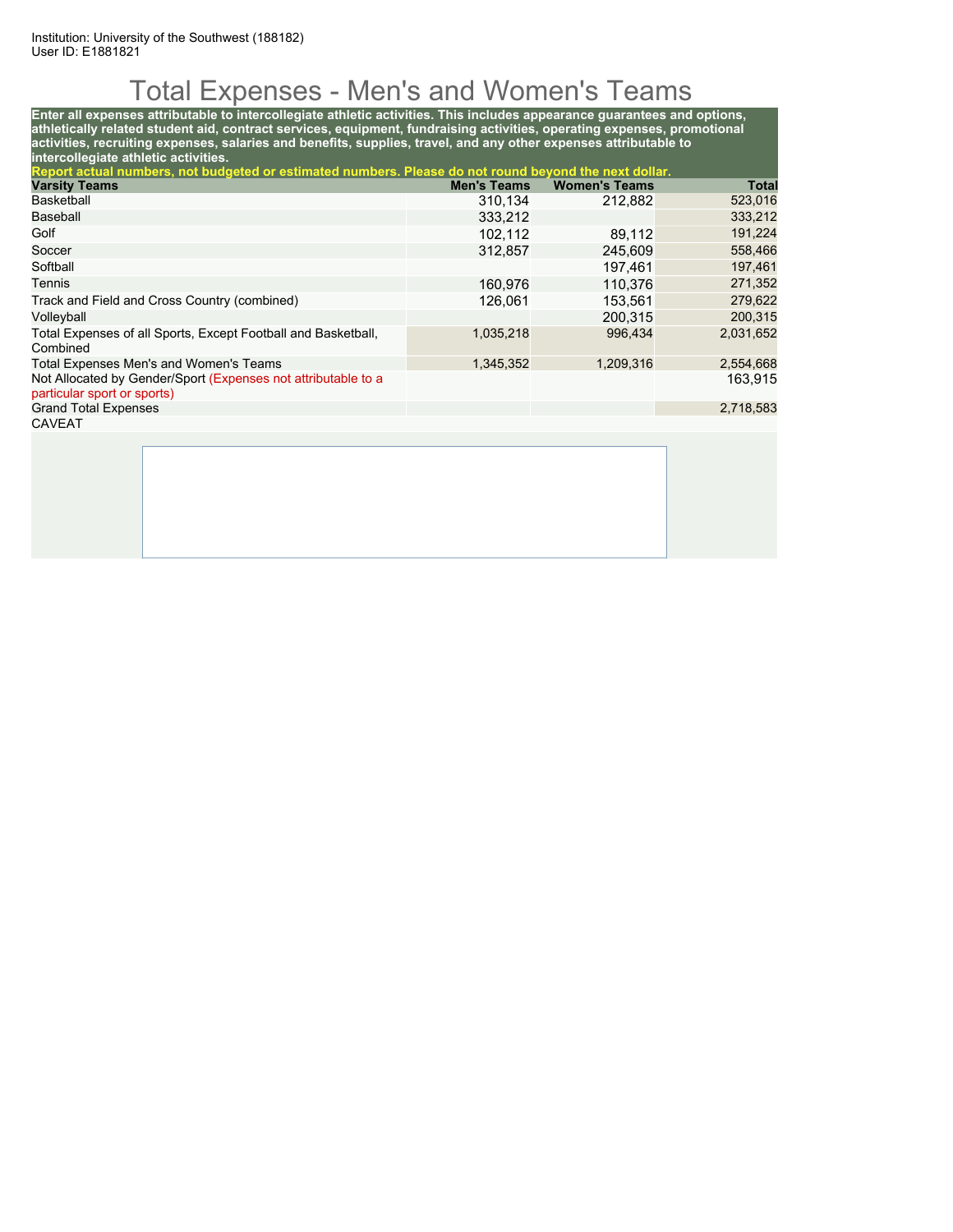# Total Revenues - Men's and Women's Teams

#### **Your total revenues must cover your total expenses.**

**Enter all revenues attributable to intercollegiate athletic activities. This includes revenues from appearance guarantees and options, an athletic conference, tournament or bowl games, concessions, contributions from alumni and others, institutional support, program advertising and sales, radio and television, royalties, signage and other sponsorships, sport camps, state or other government support, student activity fees, ticket and luxury box sales, and any other revenues attributable to intercollegiate athletic activities.**

| Report actual numbers, not budgeted or estimated numbers. Please do not round beyond the next dollar. |                    |                      |           |  |  |  |  |  |
|-------------------------------------------------------------------------------------------------------|--------------------|----------------------|-----------|--|--|--|--|--|
| <b>Varsity Teams</b>                                                                                  | <b>Men's Teams</b> | <b>Women's Teams</b> | Total     |  |  |  |  |  |
| Basketball                                                                                            | 310,134            | 212,882              | 523,016   |  |  |  |  |  |
| Baseball                                                                                              | 333.212            |                      | 333,212   |  |  |  |  |  |
| Golf                                                                                                  | 102.112            | 89.112               | 191,224   |  |  |  |  |  |
| Soccer                                                                                                | 312,857            | 245,609              | 558,466   |  |  |  |  |  |
| Softball                                                                                              |                    | 197.461              | 197,461   |  |  |  |  |  |
| Tennis                                                                                                | 160.976            | 110.376              | 271,352   |  |  |  |  |  |
| Track and Field and Cross Country (combined)                                                          | 126.061            | 153.561              | 279,622   |  |  |  |  |  |
| Volleyball                                                                                            |                    | 200.315              | 200,315   |  |  |  |  |  |
| Total Revenues of all Sports, Except Football and Basketball,<br>Combined                             | 1,035,218          | 996.434              | 2,031,652 |  |  |  |  |  |
| Total Revenues Men's and Women's Teams                                                                | 1,345,352          | 1,209,316            | 2,554,668 |  |  |  |  |  |
| Not Allocated by Gender/Sport (Revenues not attributable to a<br>particular sport or sports)          |                    |                      | 163.915   |  |  |  |  |  |
| Grand Total for all Teams (includes by team and not allocated by<br>gender/sport)                     |                    |                      | 2,718,583 |  |  |  |  |  |
| CAYETAT                                                                                               |                    |                      |           |  |  |  |  |  |

CAVEAT

University of the Southwest does not charge for student activities, special events, concessions, advertising and signage, sports camps, or any other revenue intended for intercollegiate revenues. University of the Southwest does not have sponsorships, media revenue, or state or government support.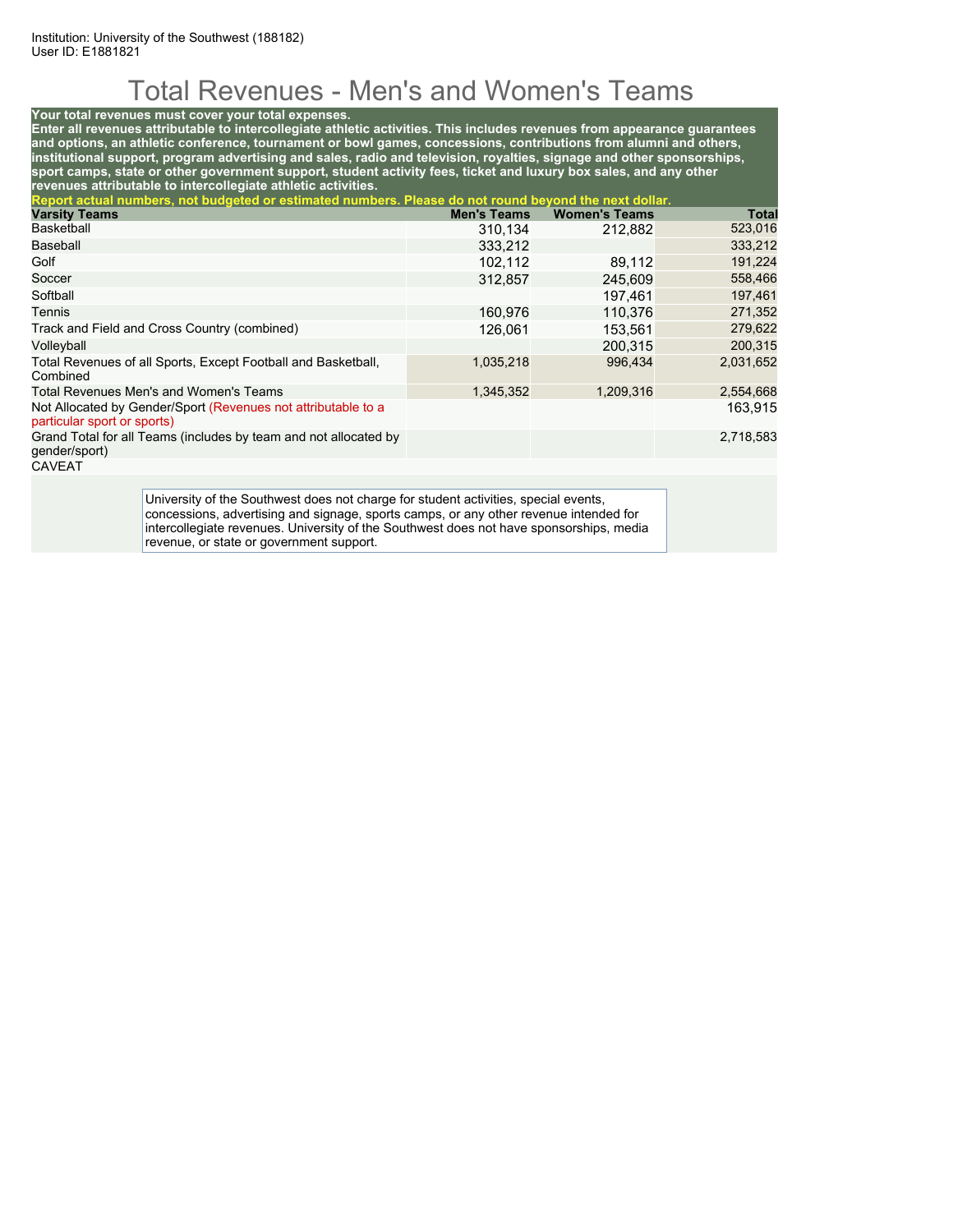#### Summary - Men's and Women's Teams

**Your Grand Total Revenues must be equal to or greater than your Grand Total Expenses or you will not be able to lock**

| vour survey.                                                                |             |                                  |              |
|-----------------------------------------------------------------------------|-------------|----------------------------------|--------------|
|                                                                             |             | <b>Men's Teams Women's Teams</b> | <b>Total</b> |
| Total of Head Coaches' Salaries                                             | 164.400     | 205.401                          | 369,801      |
| 2 Total of Assistant Coaches' Salaries                                      | 0           | 26,000                           | 26,000       |
| 3 Total Salaries (Lines 1+2)                                                | 164,400     | 231.401                          | 395,801      |
| Athletically Related Student Aid<br>4                                       | 633.326     | 414.298                          | 1,047,624    |
| 5 Recruiting Expenses                                                       | 19.669      | 19.669                           | 39,338       |
| 6 Operating (Game-Day) Expenses                                             | 388,922     | 374,091                          | 763,013      |
| 7 Summary of Subset Expenses (Lines 3+4+5+6)                                | 1,206,317   | 1.039.459                        | 2,245,776    |
| 8 Total Expenses for Teams                                                  | 1,345,352   | 1,209,316                        | 2,554,668    |
| 9 Total Expenses for Teams Minus Subset Expenses (Line 8 – Line 7)          | 139,035     | 169.857                          | 308,892      |
| 10 Not Allocated Expenses                                                   |             |                                  | 163,915      |
| 11 Grand Total Expenses (Lines 8+10)                                        |             |                                  | 2,718,583    |
| 12 Total Revenues for Teams                                                 | 1,345,352   | 1,209,316                        | 2,554,668    |
| 13 Not Allocated Revenues                                                   |             |                                  | 163,915      |
| 14 Grand Total Revenues (Lines 12+13)                                       |             |                                  | 2,718,583    |
| 15 Total Revenues for Teams minus Total Expenses for Teams (Line 12-Line 8) | $\mathbf 0$ | 0                                | 0            |
| 16 Grand Total Revenues Minus Grand Total Expenses (Line 14- Line 11)       |             |                                  | $\mathbf 0$  |

To return to a data entry screen, click on the link in the Navigation Menu.

To proceed to the Supplemental Information screen, click on the link in the Navigation Menu or click on the "Next" button on this screen.